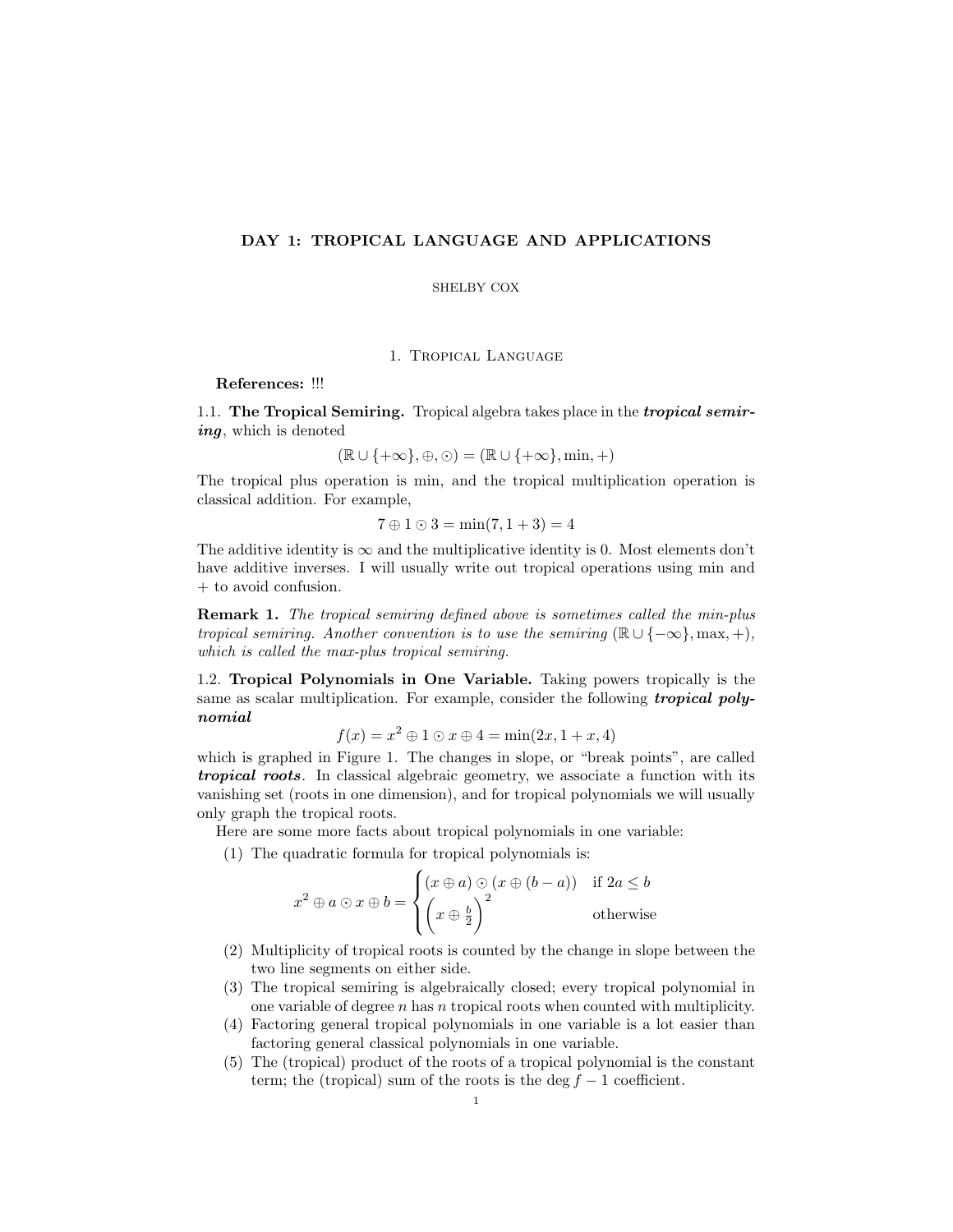

FIGURE 1. The graph of  $x^2 \oplus 1 \odot x \oplus 4$ . The "break points" highlighted in red are called **tropical roots**.

# Example. Factor

$$
g(x) = x^3 \oplus 2 \odot x^2 \oplus 6 \odot x \oplus 11 = \min(3x, 2 + 2x, 6 + x, 11)
$$

The rightmost root will be the point when one of the line segments with positive slope  $(3x, 2+2x, \text{ or } 6+x)$  intersects the line  $y = 11$ :

$$
3x = 11 \implies x = \frac{11}{3}
$$

$$
2 + 2x = 11 \implies x = \frac{9}{2}
$$

$$
6 + x = 11 \implies x = 5
$$

The rightmost solution is  $x = 5$ , where  $y = 6 + x$  and  $y = 11$  intersect, so there is a tropical root at  $x = 5$  (of multiplicity 1). Continuing in this way, we find that:

$$
g(x) = (x \oplus 5) \odot (x \oplus 4) \odot (x \oplus 2)
$$

Remark 2. The set of tropical roots is the set of points where the minimum in the tropical polynomial is achieved at least twice.

# 1.3. Tropical Polynomials in Two Variables.

**Definition 1.** The *vanishing set* of a tropical polynomial is the set of points where the minimum is achieved twice.

Example (Tropical Line). See Figure 2.

You might notice that a tropical line is dual to a triangle. This is not a coincidence:

**Proposition 1.** The vanishing set of a tropical plane curve given by the tropical polynomial  $f(x, y)$  is dual to a subdivision of the Newton polytope of  $f(x, y)$ .

**Definition 2.** The *Newton polytope* of a polynomial  $f(x, y)$  is the convex hull of the exponent vectors of non-zero terms of  $f(x, y)$ .

Example (Newton Polytopes).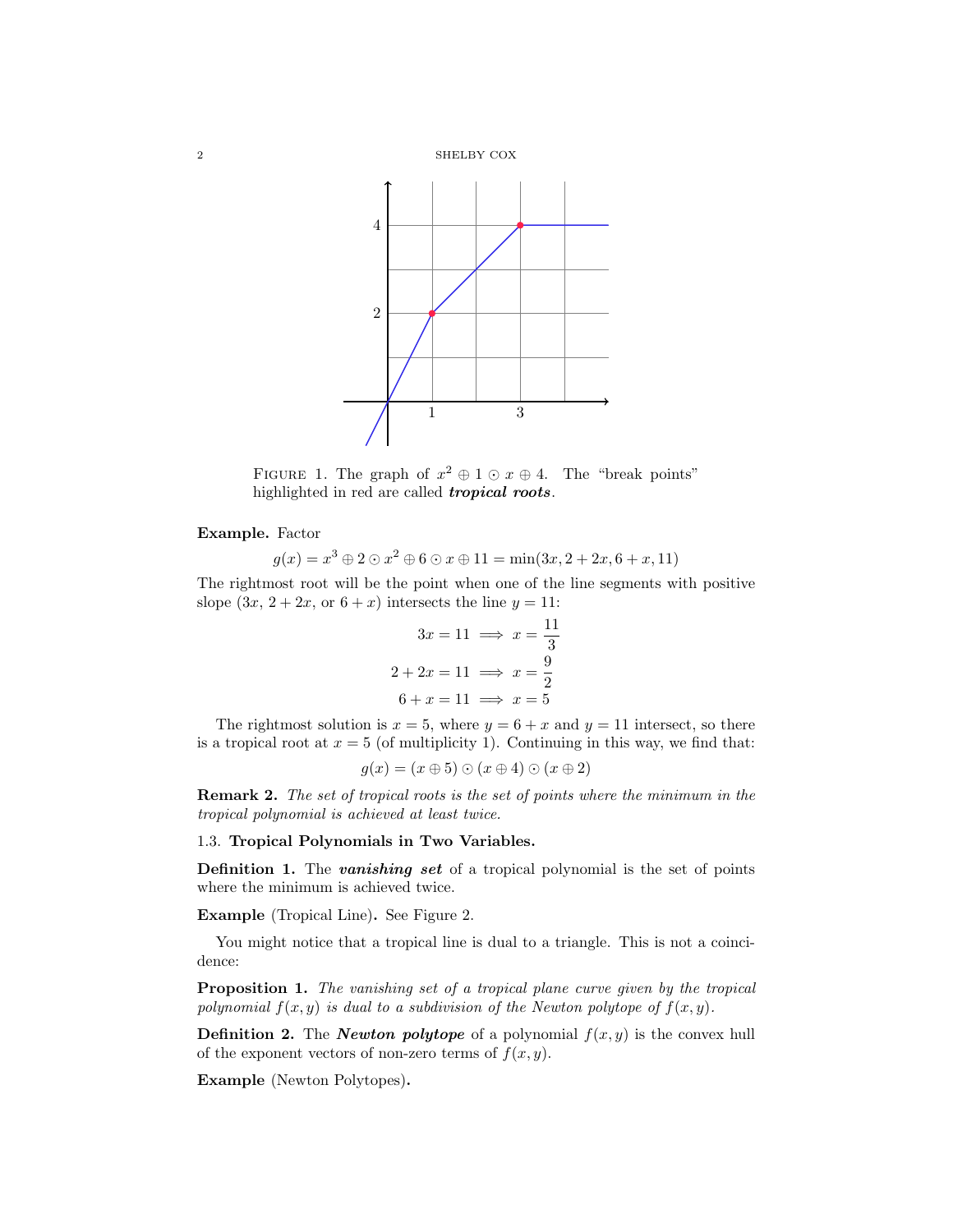

FIGURE 2. The vanishing set of  $h(x) = a \odot x \oplus b \odot y \oplus c$ 



Figure 3. Some examples of Newton polytopes.

Here are some facts about tropical plane geometry:

- (1) Any two general points lie on a unique tropical line. Five general points lie on a unique tropical quadratic curve.
- (2) Two general tropical lines meet in a unique point. In general, two general tropical curves of degrees  $c, d$  meet in cd points (Bezout's theorem holds tropically).
- (3) Pappus's theorem holds tropically when phrased in terms of constructing points, but not when phrased in terms of incidences.
- (4) Any two (not necessarily general) curves have a unique stable intersection. Essentially, monodromy does not exist in tropical geometry. I don't know enough about stable intersection to include it in the minicourse, but if you are interested I would be happy to talk about it!

## 1.4. Tropical Structure Theorem. Tropical varieties are:

- (1) Pure dimensional polyhedral complexes,
- $(2)$  (weighted) **balanced**, and
- (3) connected through codimension 1.

1.5. Valuations. So far we have discussed tropical polynomials and tropical varieties coming directly from the tropical semi-ring. We can also "tropicalize" classical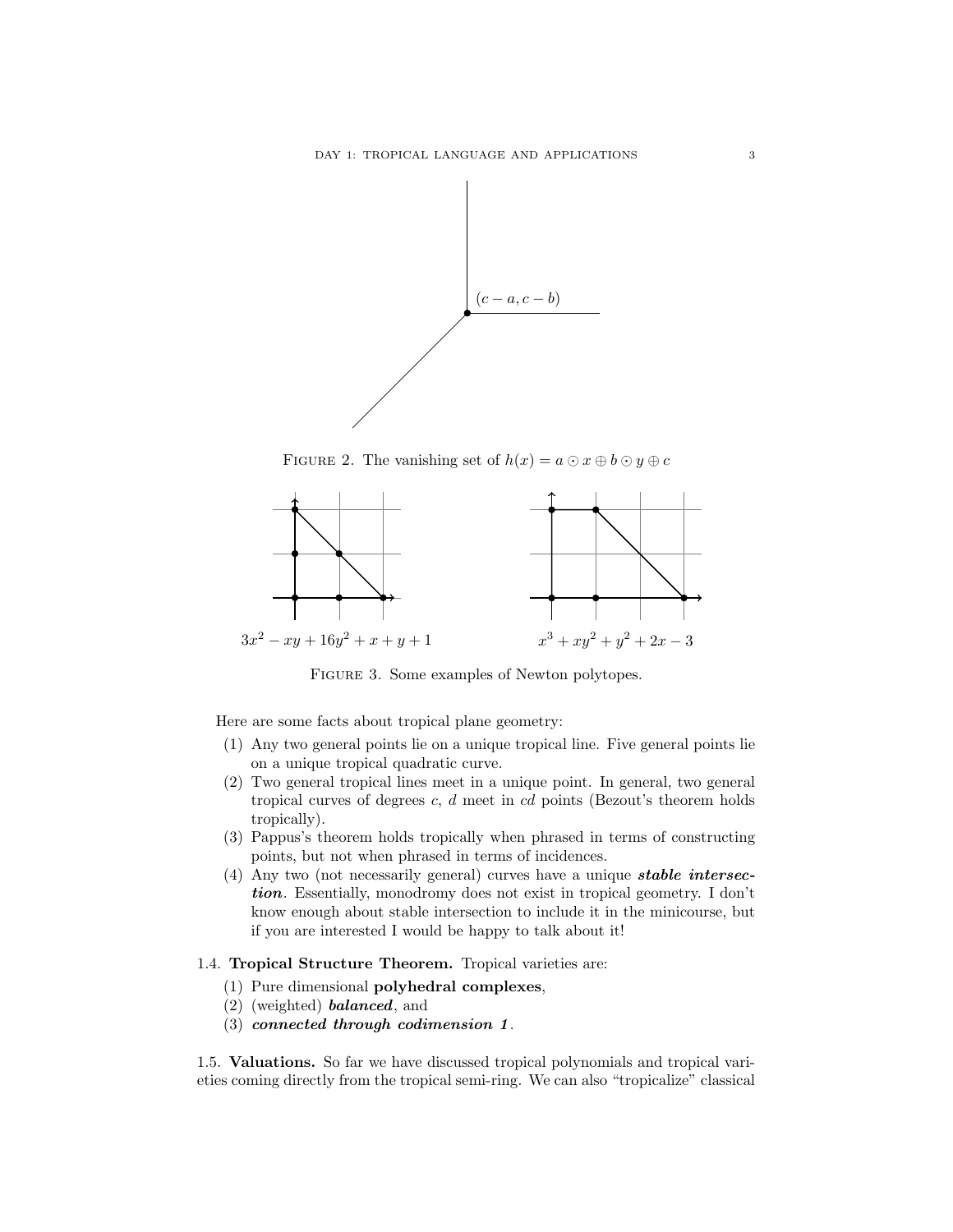#### 4 SHELBY COX

Figure 4. Left: a pure dimensional polyhedral complex; Middle: a polyhedral complex that is not pure dimensional; Right: not a polyhedral complex.

FIGURE 5. L: A balanced polyhedral complex; R: An unbalanced polyhedral complex.

FIGURE 6. L: A polyhedral complex connected through codimension 1; R: A polyhedral complex not connected through codimension 1.

varieties, for which we will need valuations. "Tropicalized" varieties are a subset of "tropical" varieties.

A **valuation** is a map v from a field K to  $\mathbb{R} \cup \{+\infty\}$  satisfying the following rules:

(1)  $v(a) = +\infty \iff a = 0$ ,

(2)  $v(ab) = v(a + b)$ , and

(3)  $v(a + b) \ge \min(v(a), v(b)).$ 

**Remark 3.** It is possible to replace  $\mathbb R$  with any ordered group  $\Gamma$ . The restriction v:  $(K^*,\times) \to (\mathbb{R},+)$  is a group morphism (because of rule 2) from the **multiplicative** group of units of the field to the **additive** group  $\mathbb{R}$ . Also, some people might also use a max convention in the third rule, and replace  $+\infty$  with  $-\infty$ .

Here are some other words related to valuations:

- (1) A **valued field** if a field that comes with a valuation.
- (2) The **value group** is the image of the group of units  $K^*$  under the valuation, denoted  $\Gamma_v$ . If the value group is Z, the valuation is said to be **discrete**.
- (3) The **valuation ring** is the subring of K of non-negatively ( $\geq$  0) valued elements. I will usually denote it by  $R_v$ . It is a local ring with maximal ideal the set of elements with strictly positive valuation. I will denote the maximal ideal by  $m_v$ .
- (4) The **residue field** is  $k_v = R_v/m_v$ .

There are basically three examples of valuations relevant to us for this minicourse, although there are many valuations that behave very differently!

**Example** (Trivial Valuation). K is any field,  $v(a) = 0$  for  $a \in K^*$ ,  $v(0) = +\infty$ .

**Example** (*p*-adic Valuation).  $K = \mathbb{Q}$ , fix a prime *p*. Then the *p*-adic valuation of  $a/b \in \mathbb{Q}$  is:

 $v_p(a/b) =$  largest power of p dividing a – largest power of p dividing b

**Example** (Laurent/Puiseux Series Valuation). First, let  $K = \mathbb{k}(t)$  be the field of formal Laurent series over a field k. The Laurent valuation takes a formal Laurent series to the lowest exponent that occurs in the series:

$$
v\bigg(\sum_{i=1}^\infty c_it^{a_i}\bigg)=a_1
$$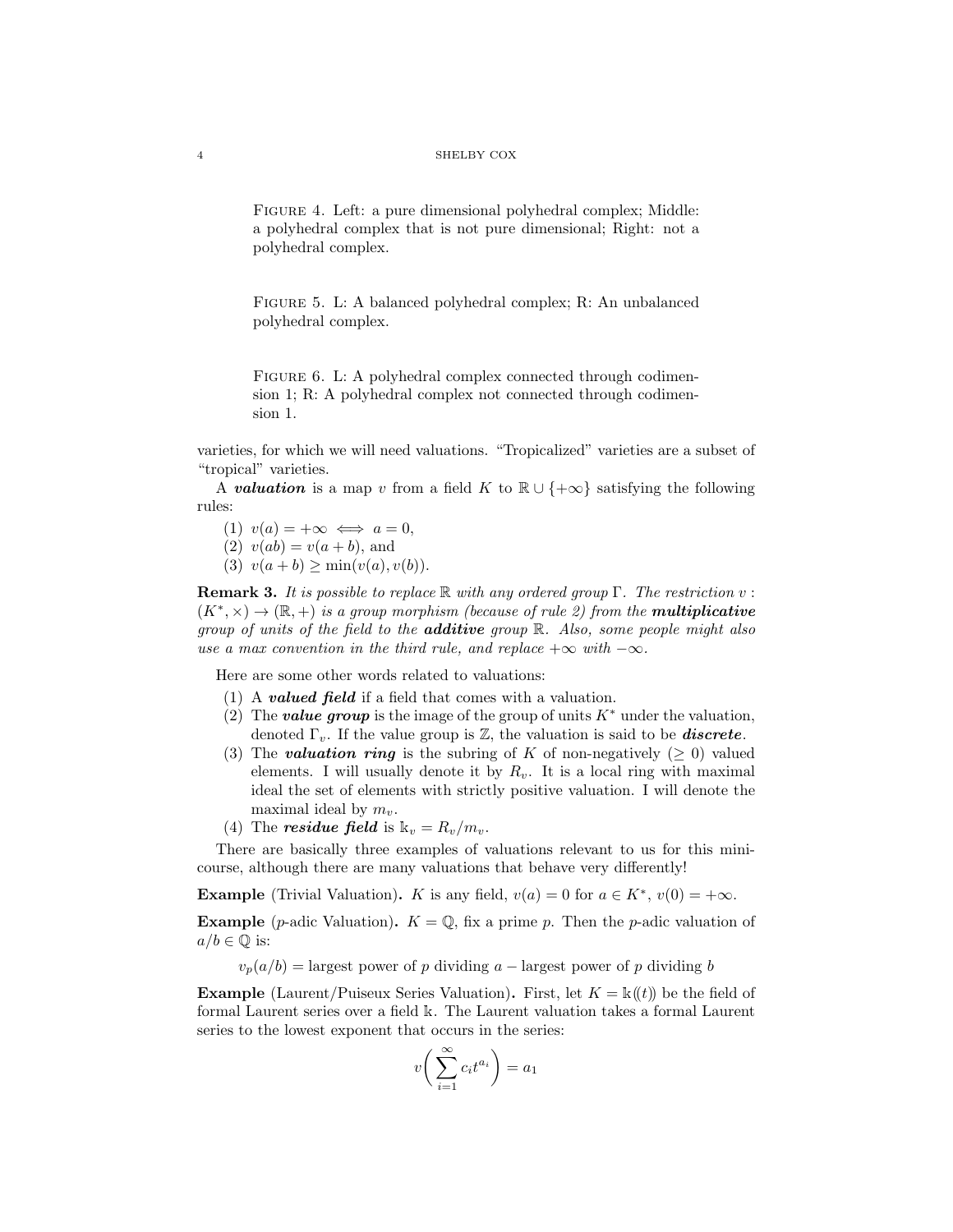where  $a_i < a_{i+1}$ . **Puiseux series** are an extension of Laurent series, where we allow elements with fractional exponents as long as the exponents have a common denominator:

Puiseux Series = 
$$
\mathbb{k}\{\{t\}\} = \bigcup_{n} \mathbb{k}\{\{t^{1/n}\}\} = \left\{\sum_{i=1}^{\infty} c_i t^{a_i/n} \mid a_i < a_{i+1}\right\}
$$

The valuation we defined on Laurent series also extends to Puiseux series, again by sending a series to it's lowest occuring exponent:

$$
v\bigg(\sum_{i=1}^\infty c_it^{a_i/n}\bigg)=\frac{a_1}{n}
$$

A **splitting** of a valuation is a group morphism  $\phi : (\Gamma_v, +) \to (K^*, \times)$  such that  $v \circ \phi$  is the identity on the value group. The three examples we gave above have splittings (as do all discretely valued fields, and all algebraically closed valued fields). However, there are many valuations without splittings!

Some more relevant facts:

(1) The Puiseux series field  $k\{\{t\}\}\$ is algebraically closed if k has characteristic 0 and is algebraically closed. When k has characteristic  $> 0$ , the Artin-Schrier polynomial has no roots:  $x^p - x - t^{-1}$ .

## 1.6. Tropicalization.

**Remark 4.** Taking the valuation of 0 is bad (i.e. infinity), so we will try to avoid that by considering classical varieties in the algebraic torus  $(K^*)^n$  instead of  $\mathbb{A}^n_K$ , and correspondingly considering ideals in the Laurent polynomial ring  $K[x_1^{\pm},...,x_n^{\pm}]$ instead of the polynomial ring  $K[x_1, \ldots, x_n]$ .

Fix a valued field  $(K, v)$ , and a classical algebraic variety  $X = V(I)$  over K. From the perspective of Maclagan and Sturmfels' Introduction to Tropical Geometry, there are basically two ways of thinking about *tropicalizing*  $X$ :

(1) Take the closure of the coordinate-wise valuation of the points in the classical variety:

$$
\overline{\{(v(y_1),\ldots,v(y_n))\mid (y_1,\ldots,y_n)\in X(K)\}}
$$

(2) Intersecting the tropical hypersurfaces defined by trop(f) for  $f \in I$ . Below I will describe how to tropicalize a polynomial.

These constructions are equivalent (the Fundamental Theorem of Tropical Geometry), although the proof is rather technical.

Let

$$
f = \sum_{u} c_u x^u \in K[x_1^{\pm}, \dots, x_n^{\pm}]
$$

be a classical Laurent polynomial over a valued field  $(K, v)$ , and let  $w \in \mathbb{R}^n$ . I will refer to w as a weight. The tropicalization of  $f$  at w is:

$$
trop(f)(w) = \bigoplus_{u} v(c_u) \odot w^u = \min_{u} \{ v(c_u) + u \cdot w \mid c_u \neq 0 \}
$$

Here is what is happening algebraically:

(1) We replace the classical arithmetatic operations with tropical ones. So the sum becomes a min, and multiplication turns into sums. Note that the exponentiation  $w^u$  tropically is the standard dot product  $u \cdot w$ .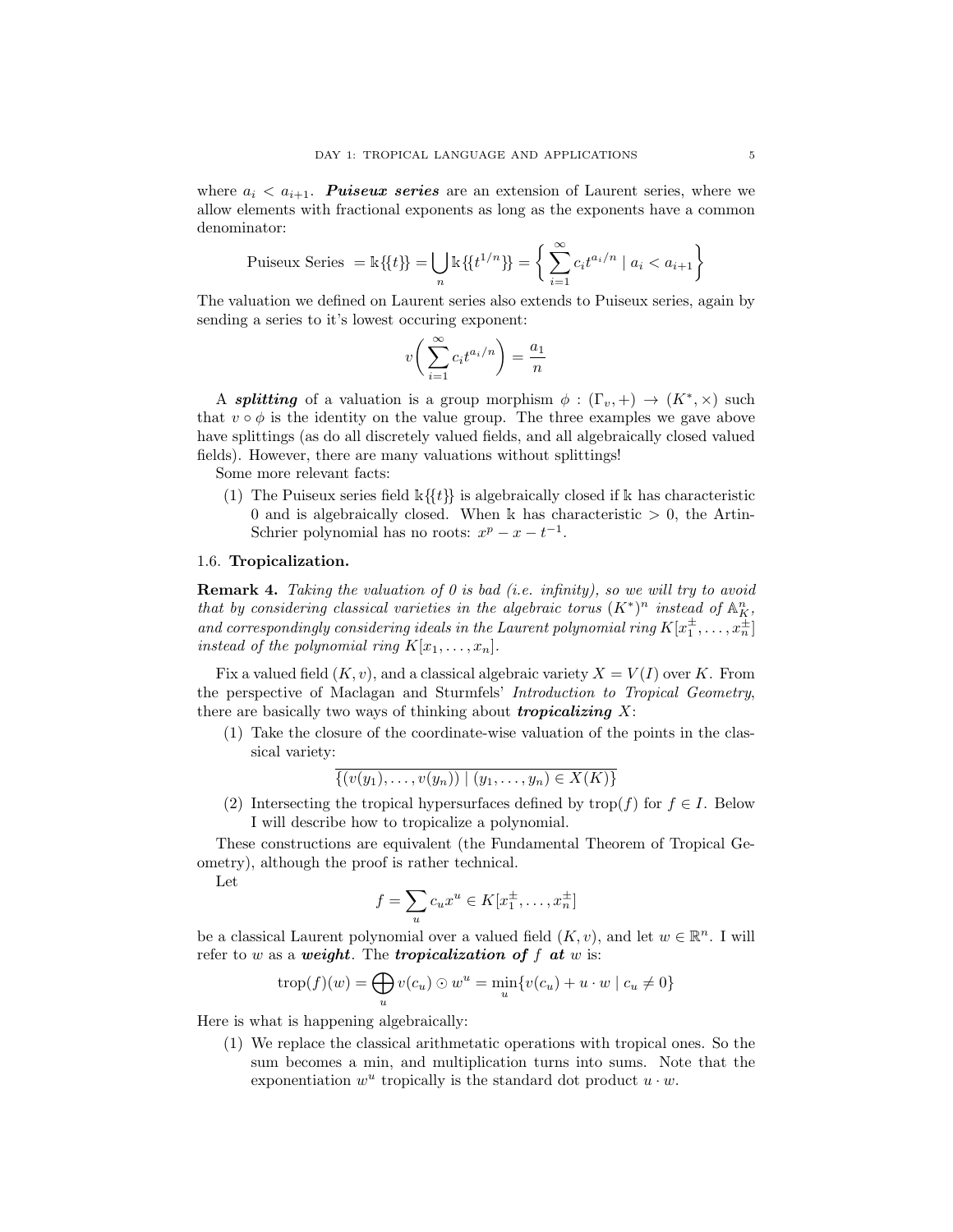### $6$   $\,$   $\,$  SHELBY COX  $\,$

(2) We replace the coefficients  $c<sub>u</sub>$  with their valuation.

The points in the tropical hypersurface  $tV(f)$  are the weights w at which the minimum in  $\text{trop}(f)(w)$  is achieved at least twice.

1.7. Other Approaches to Tropical Geometry. I will focus on an algebraic approach to tropical geometry, but it is worth mentioning that there are other more analytically-minded paths to tropicalization. These are described briefly in §1.4 of Maclagan and Sturmfel's book with references for further reading.

### 2. Applications of Tropical Geometry

2.1. Curve Counting. A famous problem in enumerative algebraic geometry is to count all rational plane curves passing through  $3d - 1$  general points. Grigory Mikhalkin counted tropical plane curves to solve this problem. In fact, he solved it more generally for genus q plane curves passing through  $q + 3d - 1$  points. The number of such curves is a **Gromov-Witten** number, denoted  $N_{q,d}$ . For example  $N_{0,1} = 1$  (a unique line passes through two points), and  $N_{1,3} = 1$  (a unique cubic passes through 9 points).

In the tropical setting, a curve is degree  $d$  if it is dual to a subdivision of the polytope conv $((0, d), (d, 0), (0, 0))$  (the Newton polytope of a general polynomial of degree  $d$  in two variables. The genus of a tropical curve is given by:

$$
g(C) = \frac{1}{2}t(C) - \frac{1}{2}r(C) + 1
$$

where  $t(C)$  is the number of triangles in the corresponding subdivision and  $r(C)$  is the number of unbounded rays on the tropical curve.

Theorem 1 (Mikhalkin's Correspondence). The number of simple tropical curves of degree d and genus g that pass through  $g + 3d - 1$  general points in  $\mathbb{R}^2$ , where each curve is counted with its contribution, equals the Gromov-Witten number  $N_{q,d}$ of the complex projective plane  $\mathbb{P}^2$ .

We still need to define "simple" and "contribution". To do this, we use the correspondence between the tropical plane curve defined by  $f(x, y)$  and a subdivision of the Newton polytope of  $f(x, y)$ .

**Definition 3.** A tropical plane curve defined by  $f(x, y)$  is **simple** if all the maximal cells in the corresponding subdivision are triangles or parallelograms.

**Definition 4.** The *contribution* of a simple plane curve is the product of the normalized areas of the triangles in the corresponding subdivision.

## 2.2. Implicitization.

2.3. Algebraic Statistics.

2.4. Wonderful Compactification.